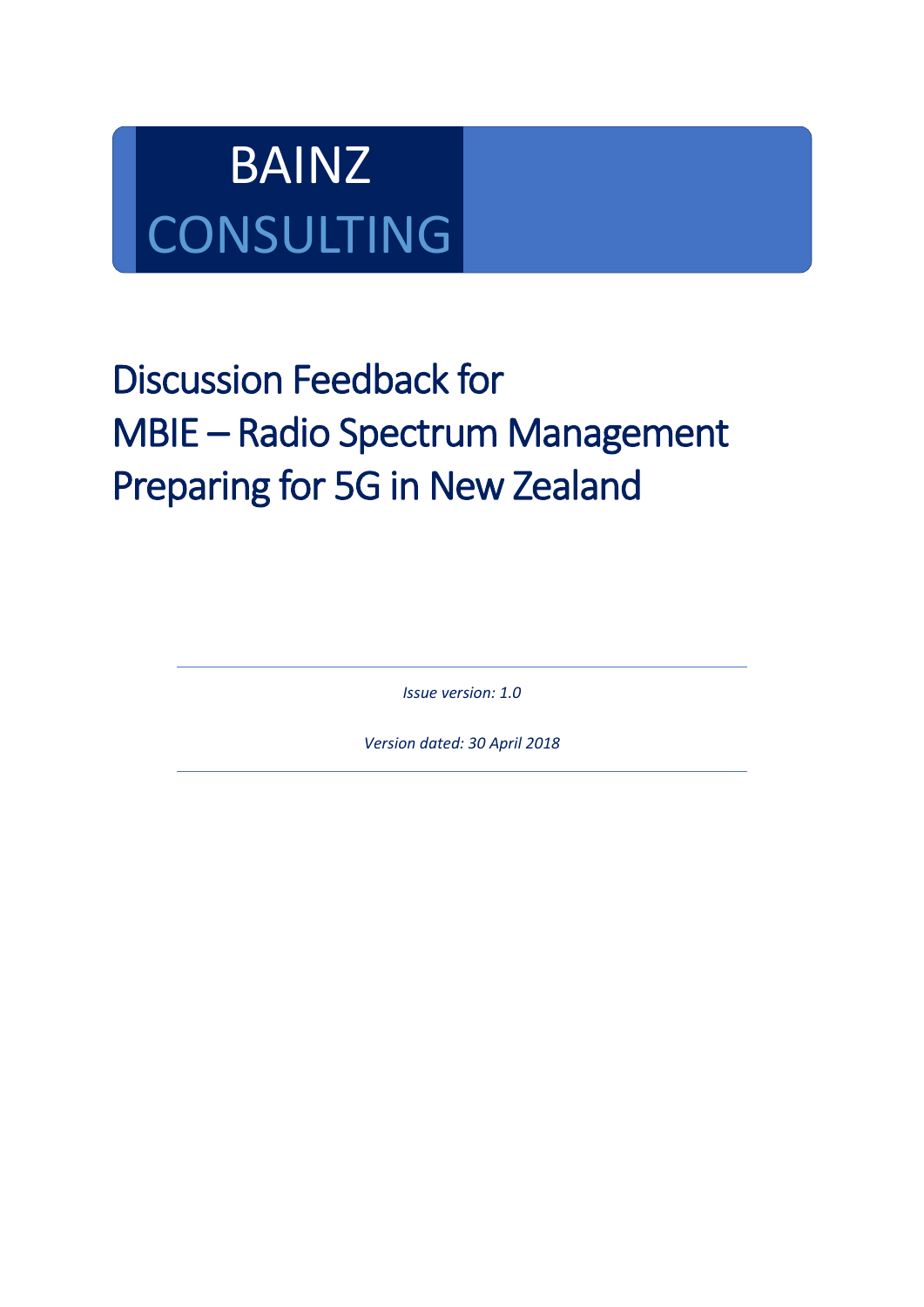## INTRODUCTION

We thank the Ministry of Business & Innovation - Radio Spectrum Management in allowing for this public discussion to take place in determining how the 5G spectrum can be best released and utilised for public communication needs in New Zealand.

In responding to this discussion paper, it was important to recognise that the 5G capabilities is not just a radio spectrum, but an architecture that can be supported across multiple access types that include cellular, satellite, trusted and/or untrusted access networks.

When considering the ideal 5G spectrum bands for New Zealand, consideration needs to be given on how these bands will be supported by terminal devices in our international region and what their intended purpose of use will be (i.e. broadband, narrowband, real-time, interactive services, etc.).

It is believed that due to the small New Zealand consumer base and the cost of investment and return (by traditional operators), we may not see a full 5G feature set and capabilities being supported without significant justification.

We attempted to address the questions asked in this discussion paper from a broad industry prospective, whilst attempting to address how this industry may evolve and how competition can be best supported in delivering 5G services fairly across all industry segments.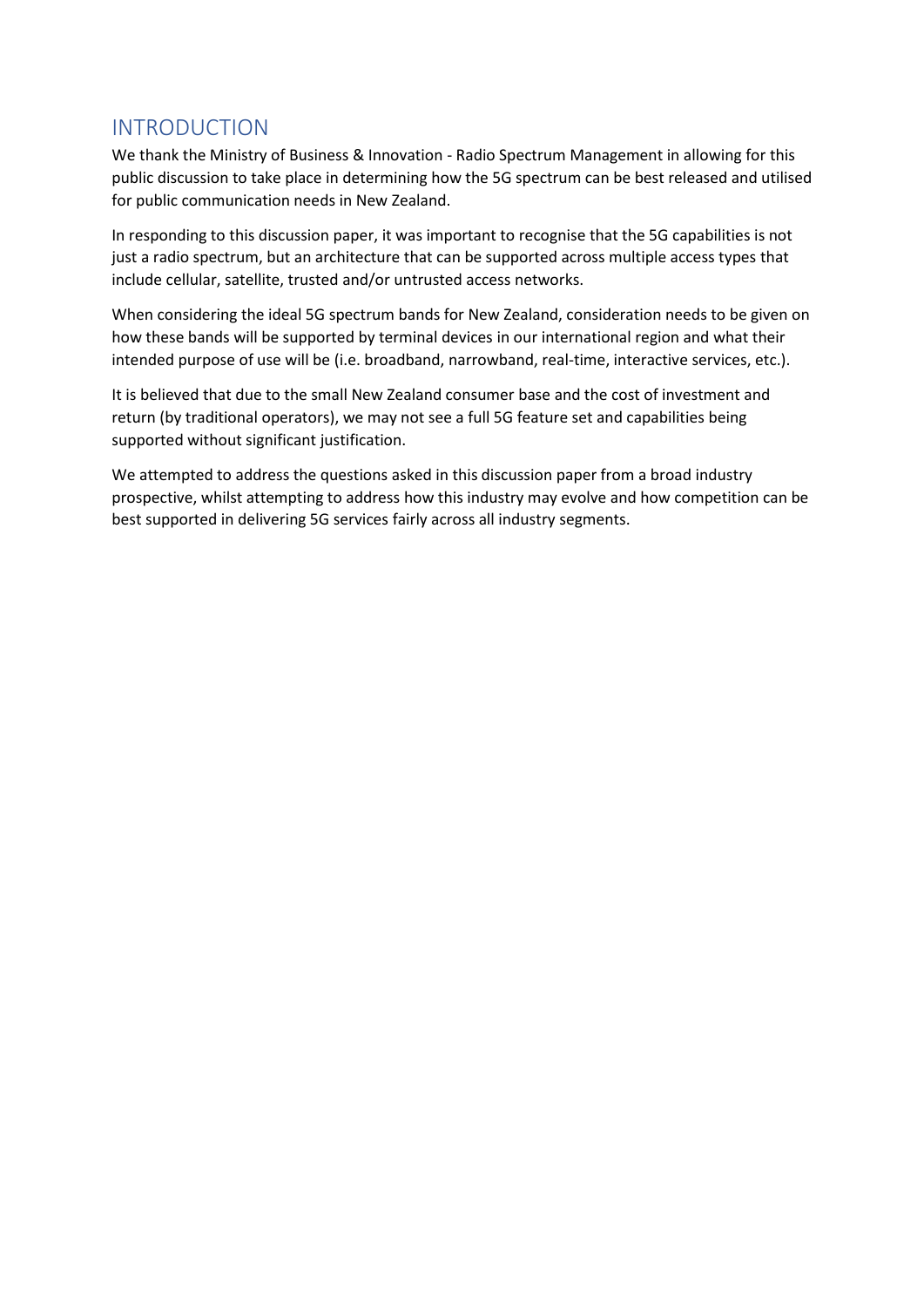## RESPONSE TO QUESTIONS

This section includes our responses to the various questions that have been asked in response to this discussion paper.

#### Q1. What are the likely uses of 5G in New Zealand initially and in the long term?

It is recognised that 5G capabilities will be able to support a variety of service types based on their desired Quality of Service profiles. These services can be supported over a shared, dedicated or separate infrastructure(s) depending upon the commercial models of ownership.

The Quality of Service profiles and service types that can be supported over 5G may include the following:

- 1. **Low bandwidth (narrowband) and high-volume services** such as Machine to Machine (M2M) interactions.
- 2. **Low delay (latency) and high reliability services** such as vehicle navigation.
- 3. **Real-time Broadcast services** such as real-time video streaming.
- 4. **Real-time interactive services** such as interactive gaming and virtual reality services.
- 5. **On-demand and variable volume services** this includes historic (best-effort) internet services and on-demand movies.
- 6. **Delay sensitive & highly reliable services**  this can include communication and management services for utilities, railways, emergency services, etc.

It is believed that the next wave of services that consumers will adopt will include real-time broadcast services over mobile portable devices. This can only be effectively supported if Multimedia Broadcast and Multicast Services (MBMS) are adopted within the mobile core and access infrastructure – that will offer better cost benefits in offering and consuming these services.

Standards are currently being developed that will allow 5G services to be offered over satellite access technologies. It is important that we keep track of these developments, as this will offer greater land mass coverage for services to parts of New Zealand where cellular coverage is not supported. This may also allow virtual cellular service providers to compete in offering consumer services - without the need for large infrastructure investments. However. This may require a heavier dependency on satellite earth stations.

## Q2 – Do you consider competition should be encouraged at the infrastructure level or purely at the retail level for 5G? why?

The 5G architecture is designed as a multi technology capability that does not fit into a "One Size Fits All" analogy that has previously been offered by many cellular operators & service providers.

It is believed that competition is necessary at the Retail level by having a clear separation of the 5G Access network and retail service providers – in a similar way to that offered for fibre broadband services via the governments Rural Broadband Initiative (RBI) & Ultrafast Broadband (UFB) investment programs. This model will allow Retail Service Providers to offer competitive and innovative services to consumers.

Competition at the retail level, also comes with its own risks of anti-competitive practices by lobbyists, large and influential operators. We would suggest that the Commerce Commission ensures that fair and balanced market controls are maintained to avoid monopolies from forming that either push out competition or have a large control of the end-to-end service offerings.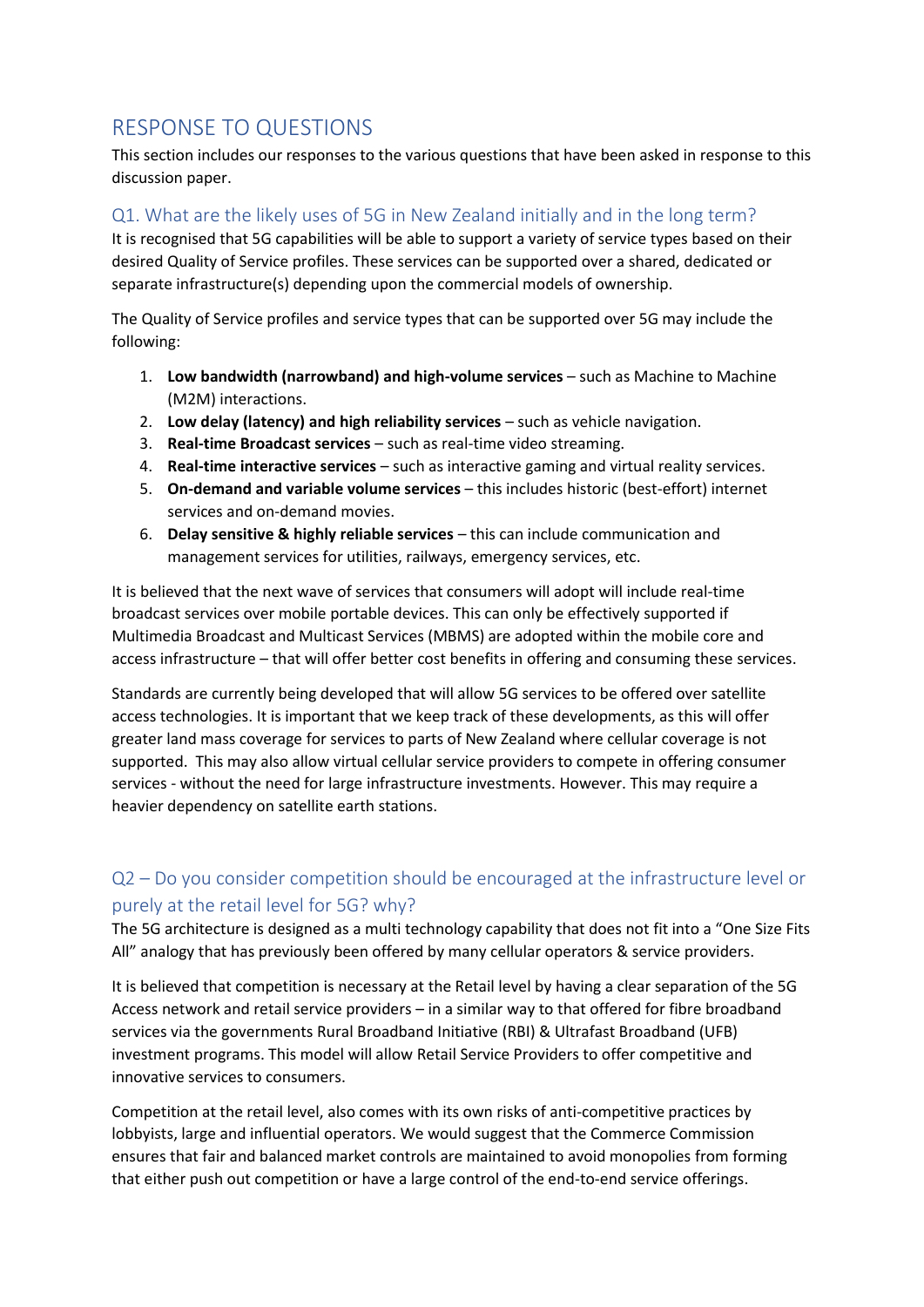It is recommended that the 5G capabilities are separated between the 5G access providers and retail service providers (in the same way UFB was done) and that no single 5G access provider can dominate this industry.

This may be possible by allowing multiple 5G access providers to operate in identified cities and/or national regions, and they collaborate with each other in supporting seamless service availability for retail service providers and consumers across the whole country.

## Q3 – What regulatory issues need to be considered from a 5G prospective in New Zealand?

It is important to recognise what role each of the different 5G spectrum bands will play in the overall communication capabilities, how these bands will be best offered for consumers and the impact that this will have on other industry sectors (such as the fixed/fibre access, digital mobile radio and cellular radio services).

Lower frequencies offer longer range in radio coverage, but lower bandwidth capabilities. It is therefore recommended that the 600MHz spectrum be best utilised to provide broader cellular coverage to support urban and rural areas in ensuring this frequency is best utilised in providing the best "Land Mass Coverage" as opposed to "Population Coverage", in best serving consumers in all areas where they are expected to live, work and travel.

Economics, historically determine where cell sites are situated in providing a justifiable Return on Investment (ROI). With newer and leaner ways of deploying virtual communication technologies, many of these barriers may be breaking down in justifying the deployment of new cell coverage sites in these areas (that were not previously economical).

#### Q4 – What aspects of these 5G regulations are most important for 5G?

Over the last two decades trends have moved from consumers using fixed access to wireless communication mediums. This has meant that consumers have a higher dependency on their cellular services with no other alternatives available to them.

Regulation should consider that service reliability and availability is being reasonably maintained from an end-to-end prospective by the cellular/5G access, transport and core service providers.

Where service failures occur, there should either be adequate cellular coverage available from neighbouring sites (to ensure that essential communication services are available for consumers) or where there adequate (overlapping) coverage is not available that the service restoration times are minimal - to allow consumers to feel a sense of wellbeing and support for their social/economic needs.

#### Q5 – Do you agree that the 3.5GHz band is the top priority for allocation for 5G? This band would be ideal in the initial launch for 5G services.

The 3.5 GHz would be ideal in offering wireless broadband services to both fixed and mobile broadband consumers. However, 5G services should also be offered for other service types (as identified in Q1 above) and different access mediums.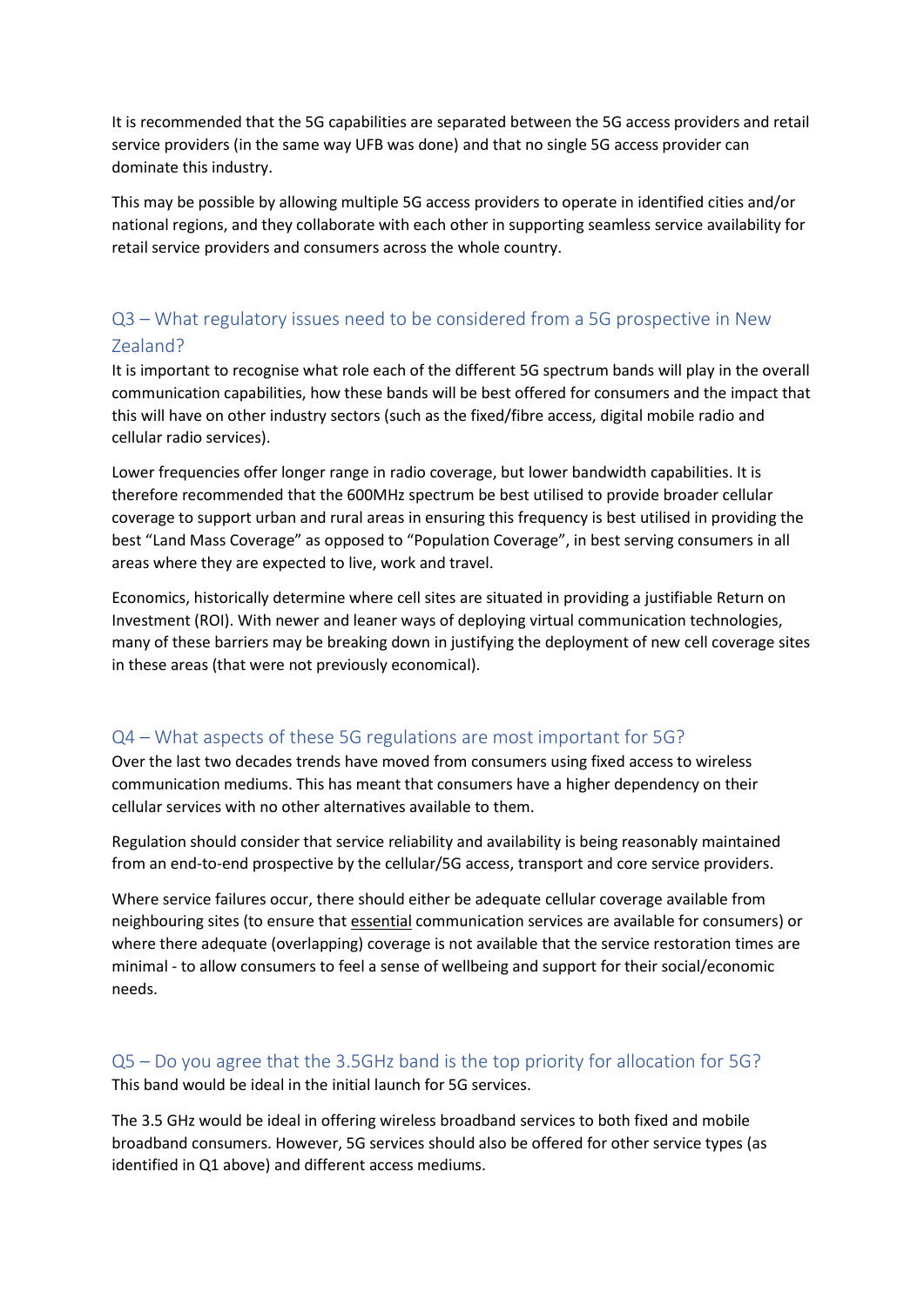Before assigning the 3.5GHz band (and other bands) for use for 5G services, it is recommended that MBIE undertakes an impact assessment to understand what and how these band will be used in offering communication services to consumers and its impact on other competing communication technologies. If there is a likely impact on these other technologies, measures need to be put into place to ensure these competing industry sectors are protected from anti-competitive sales opportunities in offering broadband services and best value to consumers.

Q6 – Do you have any comments on reallocating 3587 to 3690 MHZ for 5G? See comments in Q5 above.

## Q7 – Do you agree that the 26GHz band is high priority for allocation to 5G in New Zealand?

We do not believe that this band should be considered for high priority for allocation to 5G due to the full maturity of the 5G spectrum allocations and the intended purpose of this spectrum by the 5G community.

The 5G standards that are being developed by 3GPP, also includes capability of 5G services being offered and supported by satellite coverage. It is important that this is taken into consideration when re-assigning this band for any other purpose.

Industry trends indicate that there will be a large deployment of communication satellites, these may offer 5G coverage services and this band would be ideal in supporting 5G satellite services.

The 26GHz band offers interesting opportunities in innovation in supporting high bandwidth services and with low latency, this allows new market segments to develop new and innovative services/applications. This segment still needs to evolve for its timing to be ideal.

This band would also be ideal for offering localised wireless broadband services that may cannibalise fibre access services.

#### Q8 – Would this band be of interest to your organization for trial for 5G services in New Zealand?

At this stage we are not considering in using this band, however if the opportunity and funding allowed we would consider testing this band within the scope of the 5G capabilities.

This band would be ideal for trialling fixed broadband services, M2M and internet of things (IoT). These are best supported using technologies such as network slicing to ensure the correct quality of service can be supported across these differing communication service types under extreme weather conditions.

## Q9 – Do you agree that the 31.8 to 33.4GHz and 42.5 to 43.5 GHz band are a low priority for allocation to 5G in New Zealand?

Any decisions on the use of 5G spectrum should meet international and regional standards and agreements to ensure that standard 5G compatible mobile terminals will be supported when 5G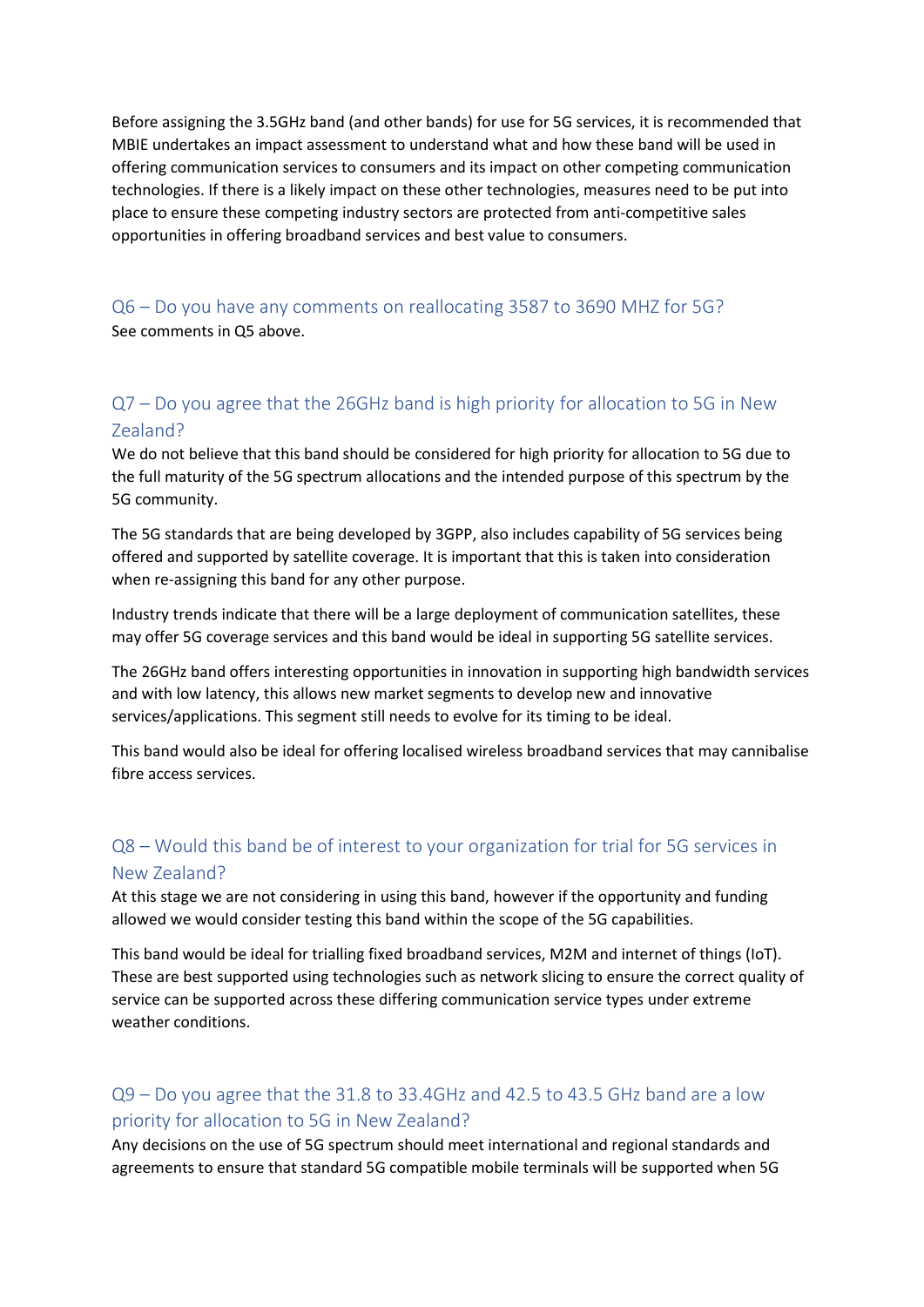services are available. The allocation of these spectrums should be with understanding of its support for 5G services at the appropriate time.

## Q10 – When do you think equipment is likely to become available in the bands identified in Q8?

It is understood that many major vendors are already exploring the development of 5G terminal devices as early adopters of pre-final 5G standardisation.

The 5G New Radio standards (by 3GPP) and radio spectrum standards (by ITU and regional radio spectrum agencies) are expected to be finalised during 2018-to-2019. With this understanding it is expected that fully compliant 5G terminals will be available by the end of 2019.

## Q11 – Do you have any comments on the possible allocation of 27.5 to 29.5 GHz to IMT?

Not at this stage, without performing detail assessment of industry trends.

Q12 – Is there demand for alternative uses other than IMT of the 1400 MHz and? If so, what uses? No comments.

Q13 – When is the demand likely to require consideration of reallocation of the 1400 MHz and for IMT, if at all? No comments.

Q14 – is there a need for more sub 1 GHz spectrum for IMT/5G? No Comments.

Q15 – If so, how should we deal with radio microphones in the 600 MHz band? No Comments.

## Q16 – When is the demand likely to require reallocation of the 600MHz band to IMT, if at all?

It is recommended that this spectrum has allocation for public safety operations, transport services, utilities and other commercial use.

If the 600 MHz spectrum is likely to form part of the 5G assignment (IMT), then this should be assigned to new operators who are likely to promote competition and offering innovative communication solutions.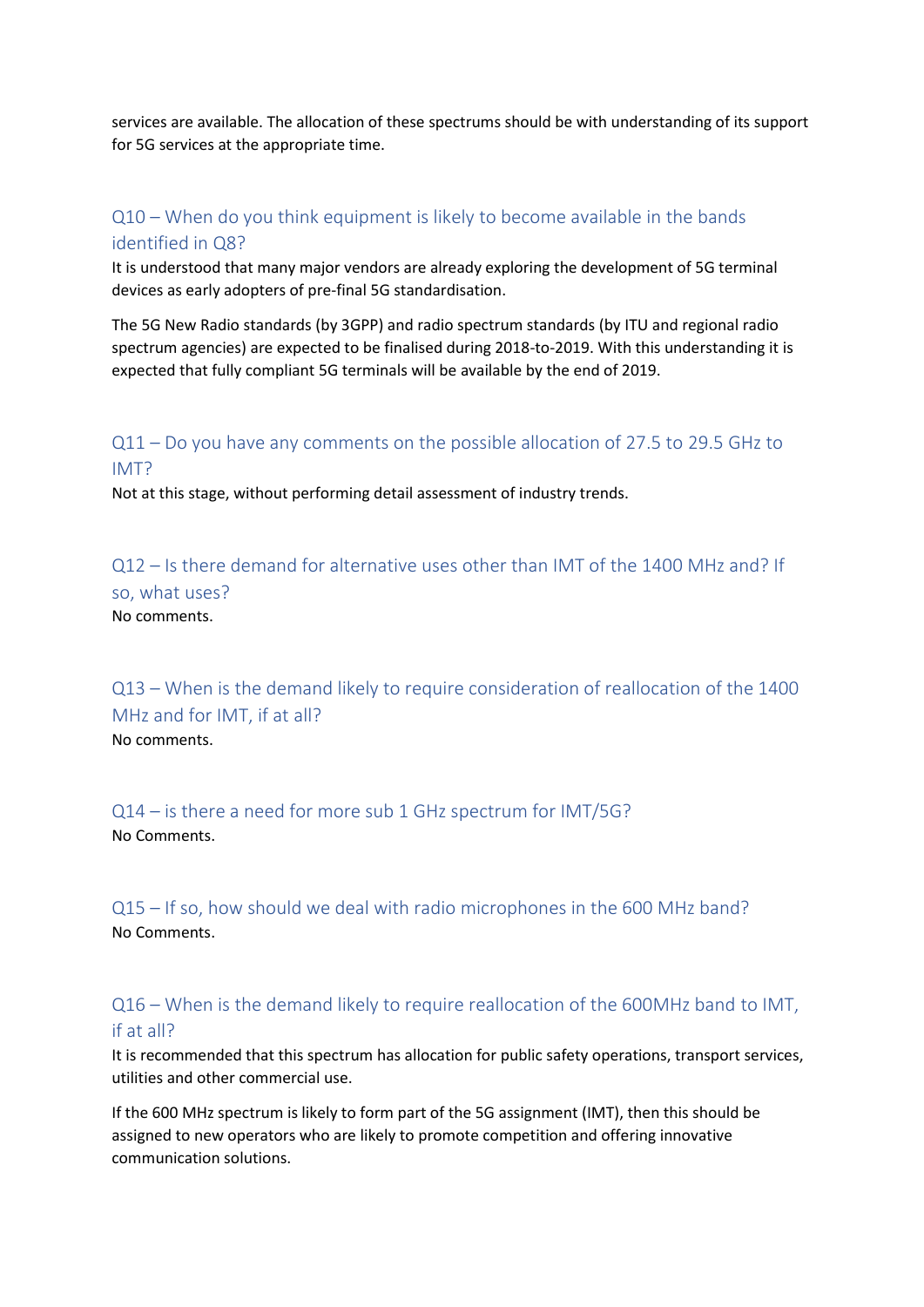## Q17 – Which allocation methodology should be used for allocating spectrum bands identified for use with 5G? why?

We would recommend that the 5G licences be allocated based on Administrative Allocation.

We would like the 5G spectrum to be made available to 5G Access Providers, who will provide wholesale 5G access services to all Retail Service Providers on an equal basis. This will allow fair availability of communication services across all Retail Service Providers.

## Q18 – Should different allocation mechanisms be used for rights for regional providers and national providers.

We believe that regional and national providers should be treated with the same policy for their licence agreements. However, policy should ensure that dominant (national) operators are not dominating regions through anti-competitive measures or unfair practices of operation.

With this agreement we believe that 5G spectrum should also be licenced on a royalty's basis, that will allow part of the revenue earned (by the 5G Access providers) to be shared with government.

## Q19 - Should deployment of 5G technology be specified for some or all bands? If not, why not?

It would be best if no technology was specified for these bands, this will allow the bands to evolve over time.

There may however, be a need to check that these bands are being realised in accordance to their intended purpose and used effectively across their intended coverage areas.

## Q20 - What implementation requirements should be specified and how should these be expressed? – time, extent, etc –

This section of the report has implied that 4G operators will deploy 5G also, which may not always be the case.

Greenfield 5G access providers or operators may not be able to deliver under aggressive timelines and therefore consideration needs to be given for these providers.

Under both circumstances time limits should be set for achieving 1) Land Mass Coverage & 2) Population Coverage.

## Q21 - What should be the consequence of non-implementation – lose spectrum,

#### additional payment, other

Where conditions of a user's 5G license agreement are not being met, then agreement should be defined that will allow initial extension of time, termination of part/full agreement, further failure to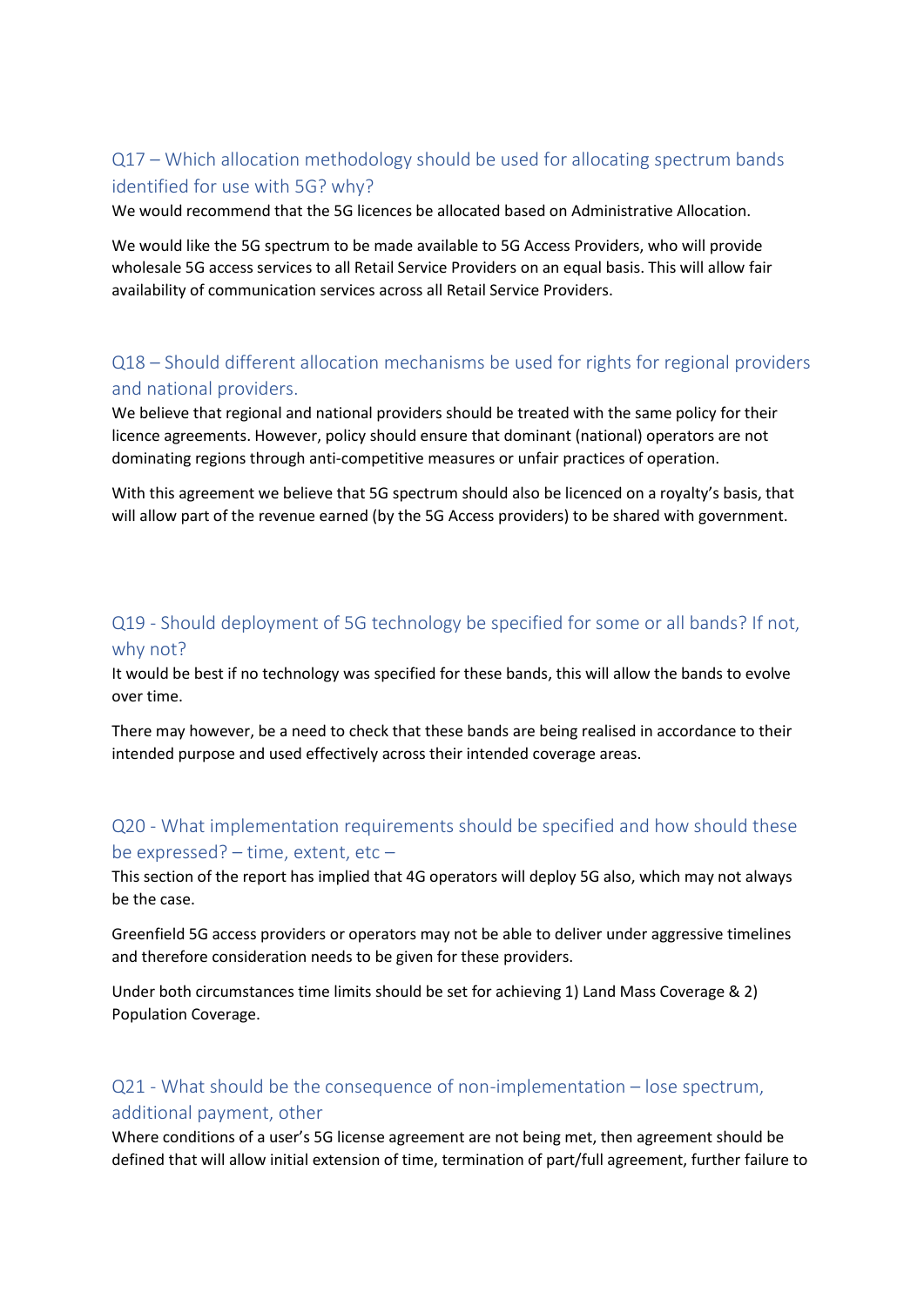meet its obligations can result in withdrawal of part/full license agreement with the intent to reassign part/full license to other operators that may be authorised or interested.

It may also be possible for operators to re-assign their licences to other access providers/operators with agreement with MBIE (provided they meet the terms of operation and competition). Where licenses are being partially/fully re-assigned to other operators/access providers, these may include financial costs settlements between the parties involved under fair terms.

## Q22 - Should the implementation requirements be different for regional and national providers? What should these be and why?

We do not believe the conditions in principle should be different. However, where a dominating operator wishes to take over a re-assigned licence, then conditions should be in place to prevent a single operator becoming a dominant or monopoly in this industry sector or an operator that may influence consumer choice and competition.

## Q23. Should acquisition limits be imposed on 5G bands? If so, what should these be and why?

It is preferred that the spectrum can be assigned to a 5G wholesale access provider, for specified cities/regions, who are able to equally provide 5G access services to all Retail Service Providers (for their customers) in a fair and equal manner.

We do not believe that any limits should be imposed other than ensuring that fair competition is present, and no single service provider or access provider is able to dominate or monopolise the market nationally or in its entirety of ownership.

## Q24. Should acquisition limits be imposed for regional providers? If so, what should these be and why?

We recommend that there is fair competition in the market and no single party can dominate or monopolise the market segment. In our opinion a market share greater than 40%, is considered as being dominating.

## Q25. What term should be used for management rights suitable for 5G? Why?

It is recommended that the spectrum be assigned over a 15-year period.

The wireless communication industry goes through a change in technology every decade. It is important that any company that is assigned the spectrum can recover its investment and take financial advantage over a reasonable period.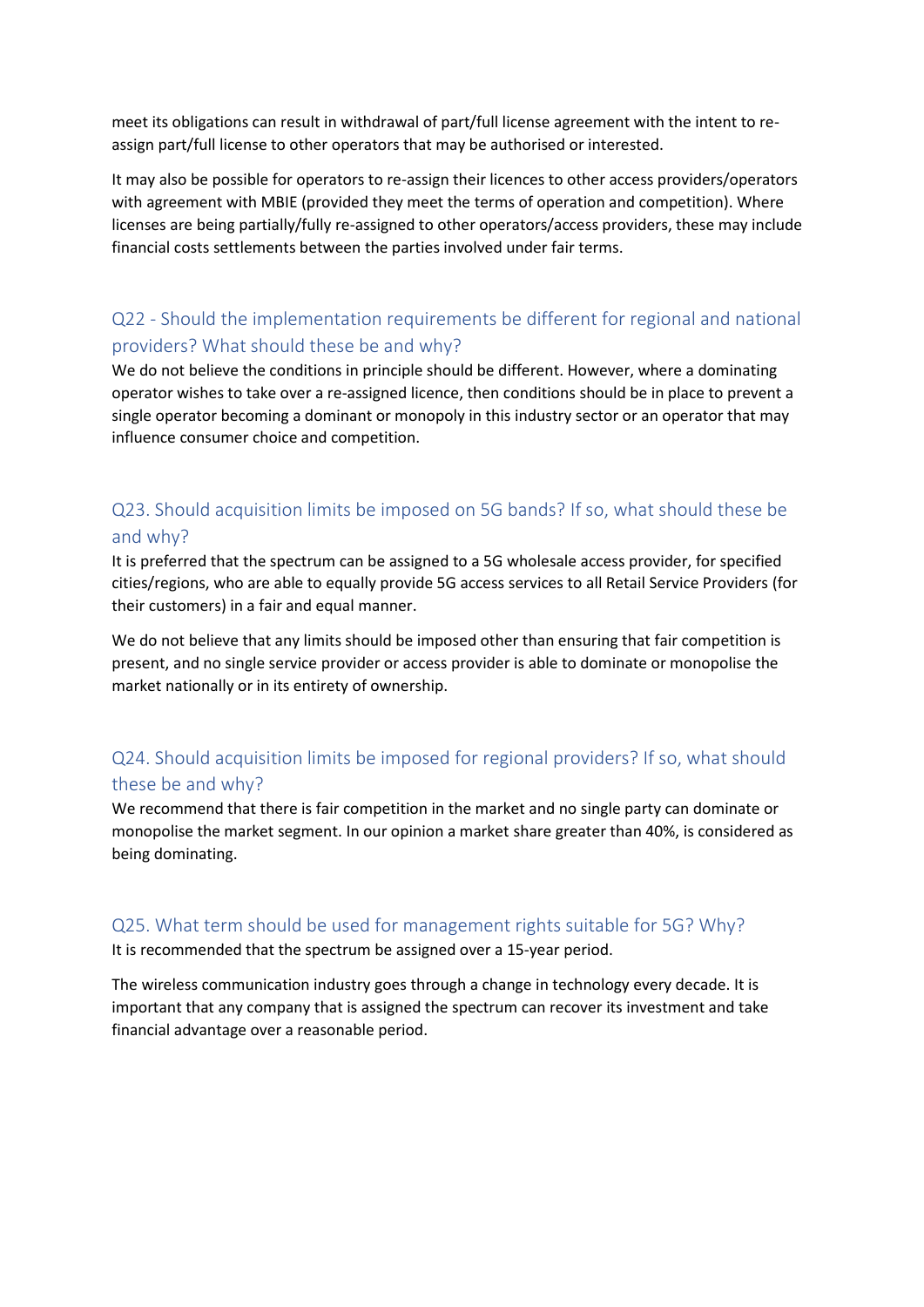## Q26. Should the 5G bands be replanned as TDD bands or some bands or parts of bands be retained as FDD? Why?

It is important to determine the best deployment of 5G services (as being TDD or FDD) as this will provide the best strategy in how the 5G spectrum will be supported for consumption and the technology that will support it.

FDD may not be ideal for asynchronous bandwidth services and TDD would offer better flexibility in supporting such services.

It is difficult to assess this decision and we would recommend that this decision be aligned with the regional band allocation recommendations and an assessment be done on how vendors/industry would prefer in deploying 5G services.

Q27. What bandwidth should be used as the basis for allocation? Why? No comments

Q28 - What out of band emission limits should apply to management rights when first created for allocation? Why? No comments.

## Q29 - Should out of band emission limits be different if the band is technology neutral? If so, what out of band emission limits should be applied?

As 5G has multiple purposes of use, adjacent operators are likely to have issues in operating with adjacent bands. Bands may be technology neutral but may still have a need for high power outputs that may interfere with adjacent bands, in these cases it is recommended that a guard band be introduced to minimise signal interference.

An example of this could be where 5G maritime, 5G public safety and 5G railways all operate on adjacent spectrums with varying radio power output needs, it would be better to have a guard band present than require control in cross spectrum band management rights.

## Q30 - How should interference between adjacent frequency 5G TDD networks be managed? Should this be the same for all frequency bands?

Cross band interference should be managed regardless of FDD or TDD.

## Q31 - How should interference between different technologies within the same band be managed, if bands are technology neutral?

It is difficult to respond to this questions without understanding of the likely use case scenarios for interference within the same band.

Also see response above in Q29.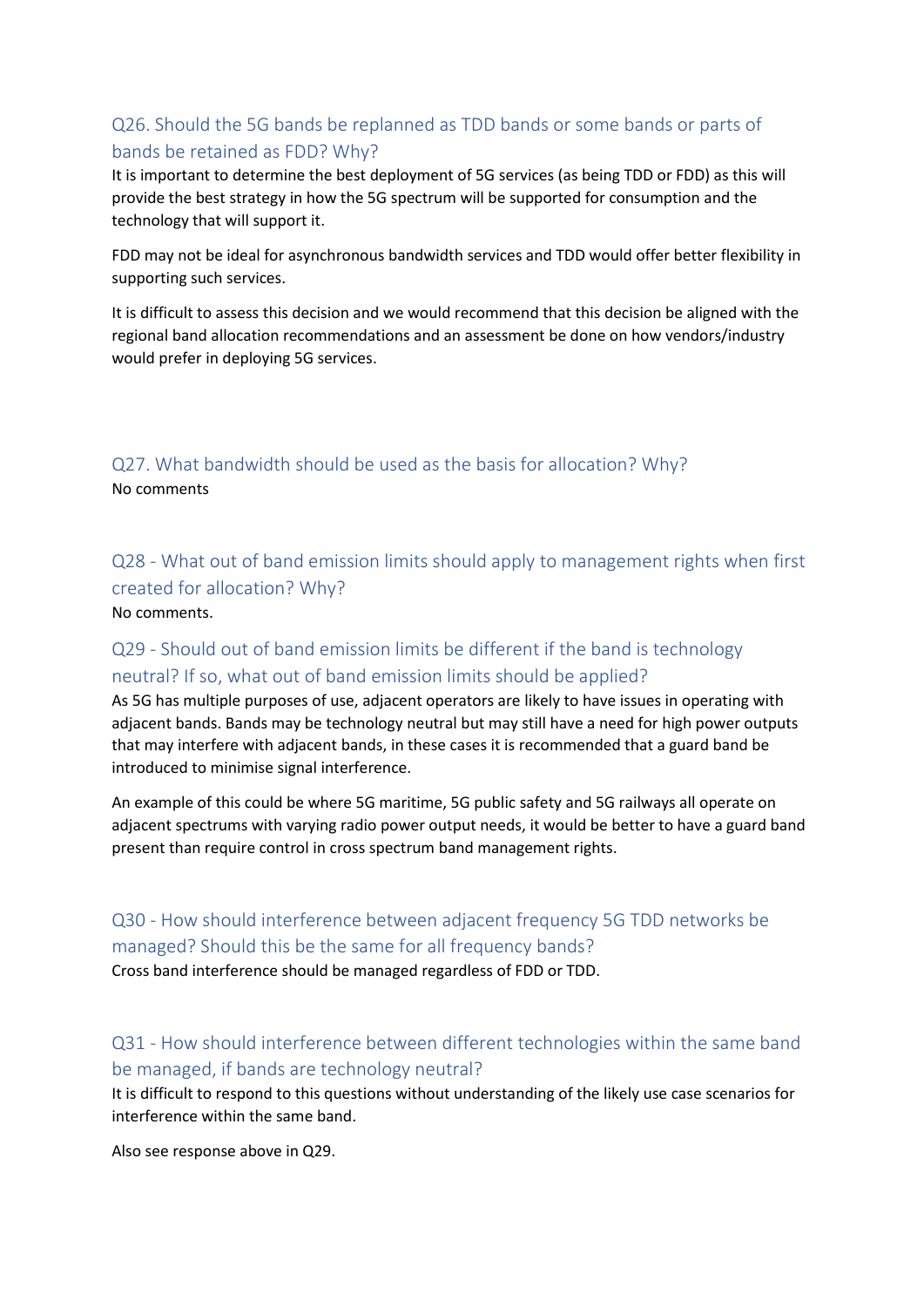#### Q32 - Should regional uses be provided for in the 3.5 GHz band plan? Why?

The 3.5 GHz spectrum would be best served in offering 5G services as opposed to non-5G services.

#### Q33 - If allowed in the 3.5 GHz band, how could this be managed or facilitated?

If existing operators are willing to operate at other frequencies, then they should be offered compensation (in moving to these bands), so that they offer like-for-like service capabilities.

Q34 - Which alternative bands may be suitable for regional allocation? Why? No comment.

## Q35 - Is early access to the 3.5 GHz band required for roll out of 5G networks prior to the expiry of existing rights in 2022? If so, why?

It would be best if the rollout of these spectrums can be assigned by 2020 with an understanding the 5G standards will have been agreed for the radio spectrum by this time and its use.

#### Q36 - How could early access to the 3.5 GHz band be achieved?

It is recommended that MBIE and Radio Spectrum Management undertake an assessment at to the use cases and business benefits for this and other proposed 5G spectrum availability and how they will be best supported in our global region by vendors, service providers and terminal manufacturers.

## Q37 - Should the government be involved in early access arrangements for the 3.5 GHz band?

See comments above.

## Q38 - Is early access to the 26 GHz band required for roll out of 5G networks prior to the expiry of existing rights in 2022? If so, why?

This is not recommended at this stage without a full understanding on how this spectrum best serves 5G communication services and its relationship with other proposed 5G bands. We need to ensure that we are not over subscribing spectrum bandwidth without a proper justification on how these bands will be utilised.

#### Q39 - How could early access to the 26 GHz band be achieved? See comments above.

Q40 - When is demand for the bands above 30 GHz likely to eventuate? No comments.